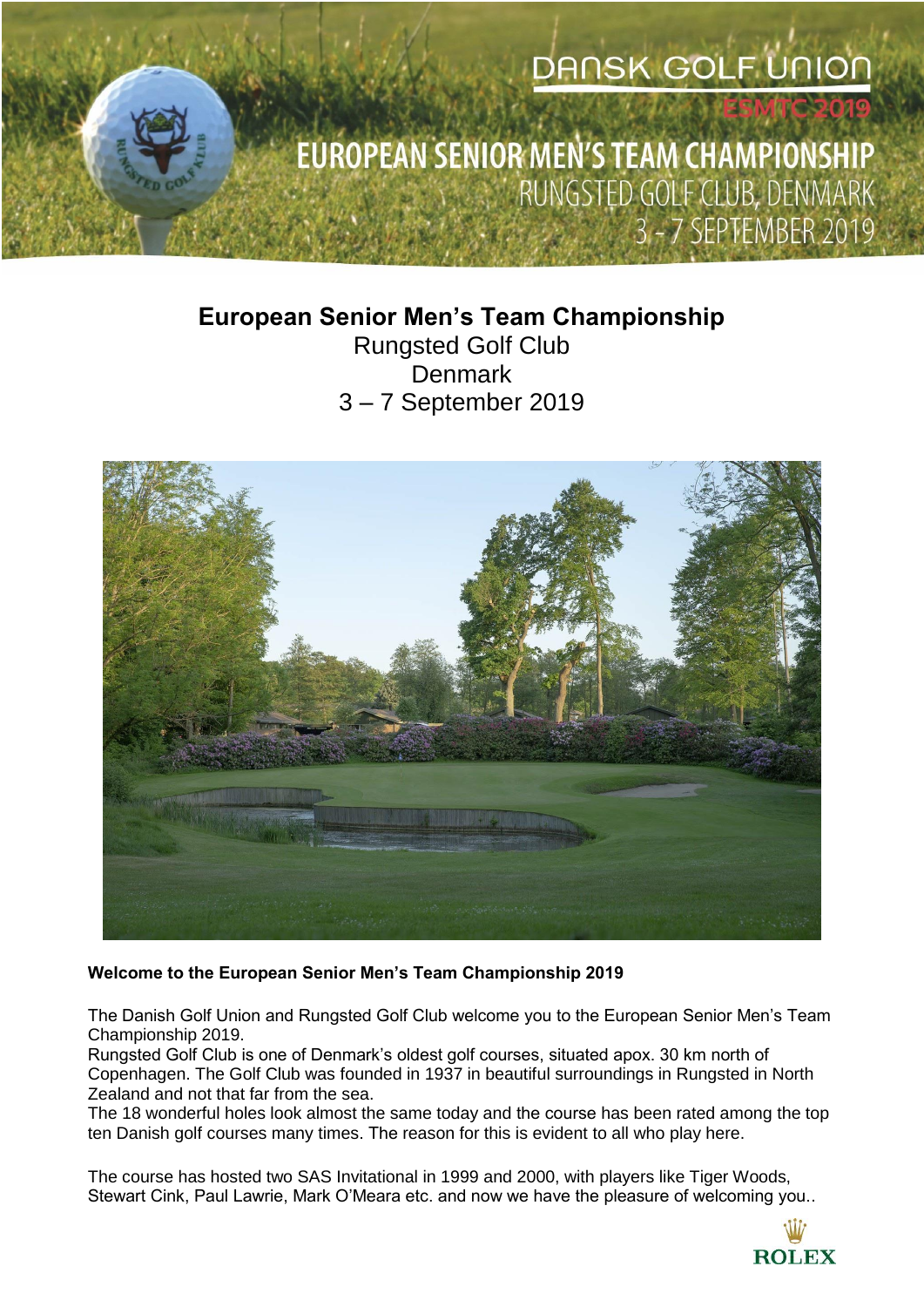





## **Address:**

Rungsted Golf Club Vestre Stationsvej 16 2960 Rungsted **Denmark** Phone +45 4586 3444 E-mail: [info@rungstedgolfklub.dk](mailto:info@rungstedgolfklub.dk) Web: [http://www.rungstedgolfklub.dk](http://www.rungstedgolfklub.dk/)

#### **Accommodation:**

Hotel Marina in Vedbæk is located just 10 minutes (Shuttle Bus) north of Rungsted Golf Club, and just 25 kilometers north of Copenhagen City center. The hotel offer great rooms at an amazing location, some with view over the Oresund to Sweden. At the hotel you will get free access to a fitness room, WIFI, parking and nice surroundings. Across the road from Hotel Marina is the harbour with restaurants. 20 minutes from Hotel Marina is the amusement park and themed garden Dyrehavsbakken. Just 5 minutes from the hotel is Jægersborg Hegn and Dyrehave, which is part of the UNESCO heritage Site in North Zealand.

#### **Reservations**

Rooms have been prebooked at Hotel Marina for players, coaches and captains. Please make your reservation as soon as possible but **no later than 31 May 2019** to make sure there are rooms available. All rooms include a full breakfast and prices include VAT.

#### **Reservations online**

Please use the link below. The booking code is preset and only the details need to be completed.

<https://www.hotel-marina.dk/>Use booking code EM-GOLF

#### **Reservations by email**

Please email [group@hotelmarina.dk](mailto:group@hotelmarina.dk) and state booking code EM-GOLF, arrival date, departure date and number of rooms and persons (names).

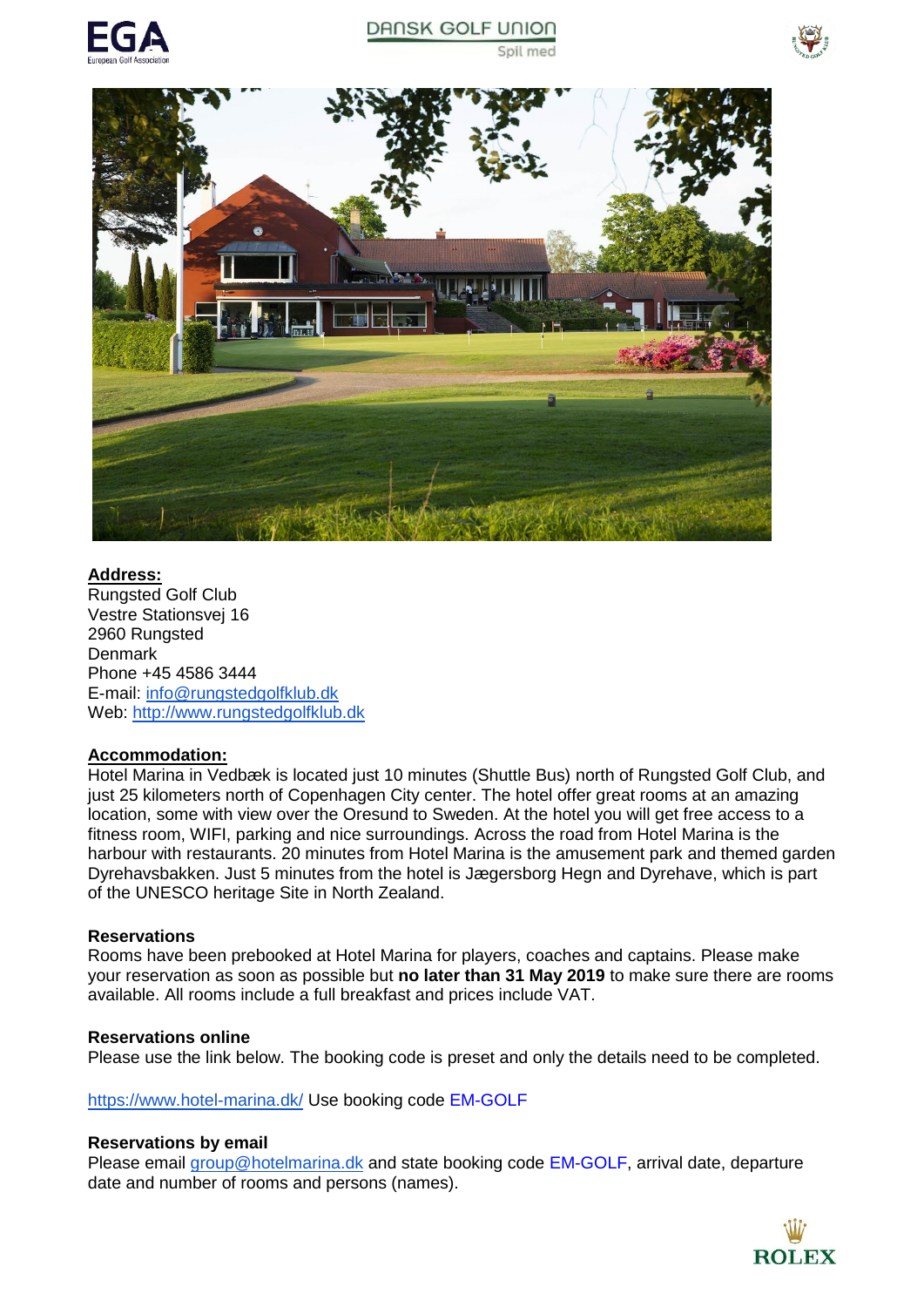



#### **Reservations by phone**:

Call +45 47 89 17 11 and booking code EM-GOLF.

Prices at Hotel Marina (only Official hotel): Single room: DKK 1.095/night Double room: DKK 1.265/night  $(1$  EURO = apptx. 7,50 DKK)

Website:<https://www.hotelmarina.dk/uk>

Prices at Kurhotel Skodsborg: Single room: DKK 1.200/night Double room: DKK 1.400/night  $(1$  EURO = apptx. 7,50 DKK)

Website:<https://skodsborg.dk/>

NB! There are no shuttlebus/transportation from Kurhotel Skodsborg to Rungsted Golf Club, only from Hotel Marina.

## **Anti-Doping:**

All players are subject to the provisions of the International Golf Federation´s Anti-Doping policy [www.internationalgolffederation.org.](http://www.internationalgolffederation.org/) Any players who are taking medication and in doubt as to their clinical status should seek advice from the EGA Office not later than 30 days before the start of the championship.

## **Caddies:**

Will not be available.

#### **Championship websites:**

For draws, results and information please visit the Championship websites: <https://www.danskgolfunion.dk/sektionsside/esmtc-2019> <http://www.ega-golf.ch/event/2019-european-senior-mens-team-championship> There will be live scoring every third hole during the championship. Photos and news about the championship will also be published on the website.

## **Course Guide:**

The course guide of Rungsted Golf Club will be included in your tournament package. Link to golf course flyover[: http://www.rungstedgolfklub.dk/banen/flyover](http://www.rungstedgolfklub.dk/banen/flyover)

#### **Electrical adaptors:**

Please note that you may need electrical plug adaptors during your stay in Denmark.

#### **Entries:**

Entries and Entry-fee payment (1500 CHF) must be made via the EGA website: <http://www.ega-golf.ch/> - Entry forms (password required) Closing date for entries: **Monday 15 April 2019 at 17:00 (CET)** 

#### **Fruit and Water:**

Complimentary fruit and water will be available on the 1st and 10th tee on tournament days.

#### **Golf Bags:**

Storage room for golf bags is provided.

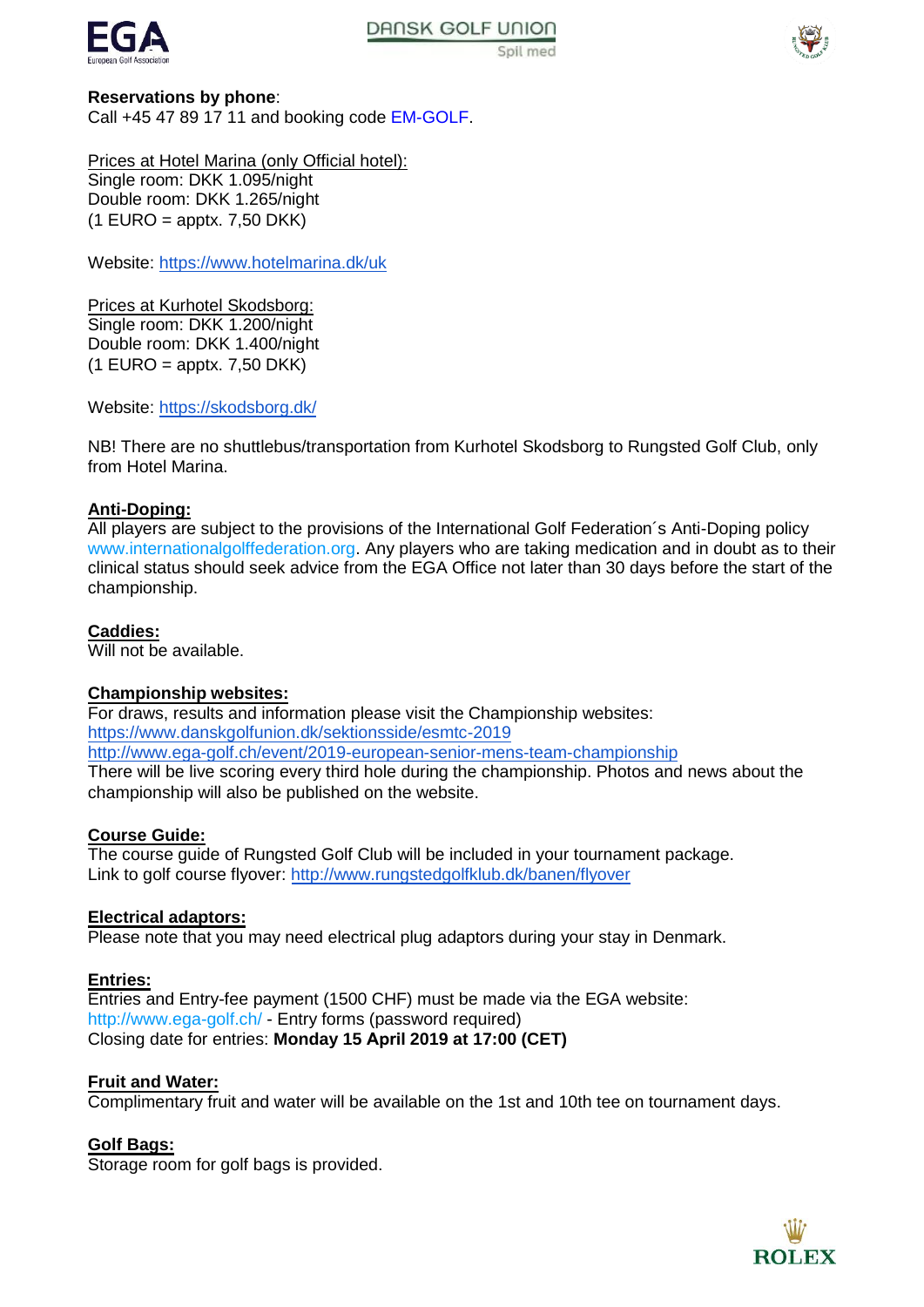



## **Golf Shop:**

A well-stocked golf shop with clothing and other golf equipment is available.

## **Helpdesk:**

Will be located in the Clubhouse.

## **Local Rules and Terms of Competition:**

At registration each team will receive the Local Rules and Terms of Competition. Any additional Local Rule or Terms of Competition will be provided to players at the latest by the starter before any round.

## **Lockers:**

Each team will be allocated five lockers in the locker room.

## **Medical Service:**

Medical service will be provided during the whole championship.

## **Metal spikes:**

Please note that shoes with metal spikes are not allowed at Rungsted Golf Club.

## **Official Notice Board:**

Will be situated next to the helpdesk and will be used for official information to teams and others. Information will also be available at the official hotel.

## **Players´ Lounge:**

There will be a players´ lounge with internet access in the Clubhouse's first floor.

#### **Practice rounds:**

The official practice day is Monday 2 September 2019. The Championship Committee will establish the starting list for the practice round which will be communicated well in advance on the website.

Practice facilities will be reserved for Championship players all week

#### **Press Office:**

There will be a press office in the Clubhouse with necessary equipment.

#### **Program:**

| Sunday 1 September<br>Monday 2 September                                                                           | Arrival<br>Registration at the tournament office in the golf club<br>Practice round<br>Teams' meeting<br>Team photographs<br>Opening Ceremony of the Championship<br>Reception with snacks after the Opening Ceremony |
|--------------------------------------------------------------------------------------------------------------------|-----------------------------------------------------------------------------------------------------------------------------------------------------------------------------------------------------------------------|
| Tuesday 3 September<br>Wednesday 4 September<br>Thursday 5 September<br>Friday 6 September<br>Saturday 7 September | First round of stroke play<br>Second round of stroke play<br>First day of match play<br>Second day of match play<br>Third day of match play<br>Closing Ceremony at the golf club following by a Farewell Dinner.      |
| Sunday 8 September                                                                                                 | Departure                                                                                                                                                                                                             |

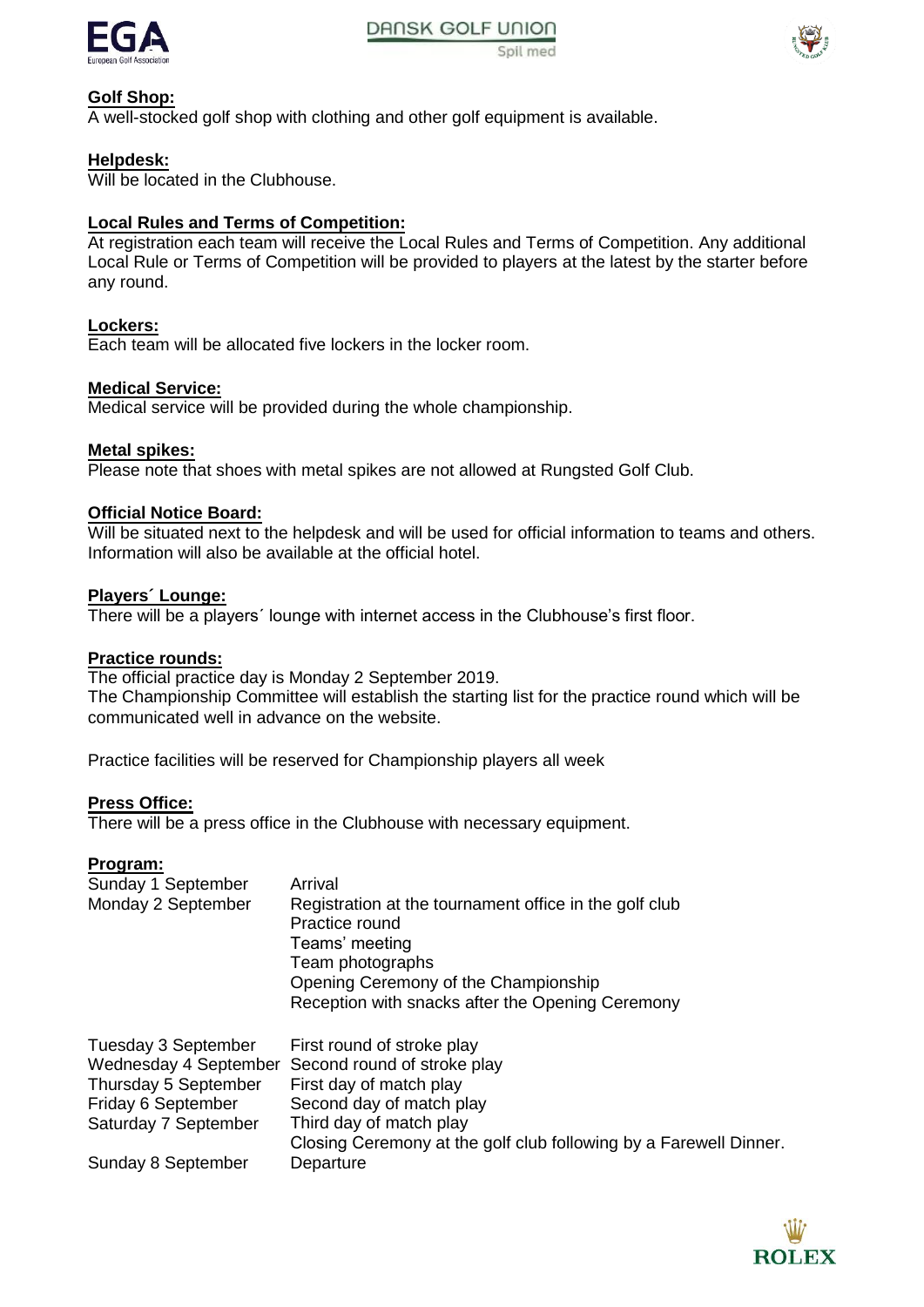



## **Registration:**

Teams are requested to register on 1 September 2019 at the official hotel (Hotel Marina) upon arrival (for those teams staying at the official hotel) or at Rungsted Golf Club. All details concerning the championship will be provided at registration.

## **Restaurants:**

Restaurant facilities are available at the Clubhouse. Examples of prices: Breakfast plate incl. Coffee/The DKK 75,- (apptx. 10 Euro) Lunch buffet incl. one drink DKK 175,- (apptx. 24 Euro) Evening (Dish of the Day) incl. one drink DKK 175,- (apptx. 24 Euro)  $(1$  EURO = apptx, 7.50 DKK) For players who have special requests, food allergies, are vegetarians etc., please notify the staff

at the helpdesk upon registration.

## **Shuttle Service:**

The organisers will provide transportation free of charge between the official hotel (Hotel Marina) and the golf course.

## **Team fee:**

Each participating team is required to pay a Team Fee of EUR 1500 (not to be confused with the EGA entry fee). The team fee will cover the following costs: maintenance of the Clubhouse' locker rooms, practice balls for the week, trolleys, transportation of teams between airport and hotel, transportation of teams between hotel and golf club, social events, closing dinner, greenkeeping team and more.

The fee for other people travelling with the team, ex. wifes, girlfriends etc. is EUR 20 per person, this fee covers transportation between airport and hotel, hotel and golf club, reception (opening ceremony), closing dinner and more.

For payment please make a deposit to Danish Golf Union **no later than Sunday 26 May 2019** Nominal deposit with the team name and number of extra persons.

Danish Golf Union bank details: Swift: DABADKKK Iban: DK08 3000 3154 1109 17 Danske Bank, Holmens Kanal, Denmark

## **Team Photo:**

A team photo session is scheduled on Monday 2 September 2019 at the golf club. The timetable will be received when checking in at the hotel Sunday 1 September 2019. Dress code is the official team dress.

## **Transportation:**

Copenhagen Airport is the nearest international airport.

The travel time to Rungsted Golf Club and hotels from the airport by bus appr. 45 min. Bus transportation from and to Copenhagen Airport will be arranged for teams arriving on 1 September 2019 and departing on 8 September 2019.

Players, captains and advice givers flying to Denmark are advised to book their flights to Copenhagen International Airport as it will be the only airport from/to where transportation will be provided. Teams travelling to any other airport must organize their own transportation.

Transportation is provided free of charge by the organizers from Copenhagen International Airport upon arrival and departure for players, captains and advice givers to the official hotel (Hotel Marina). To be able to provide the best possible service to players, captains and advice givers